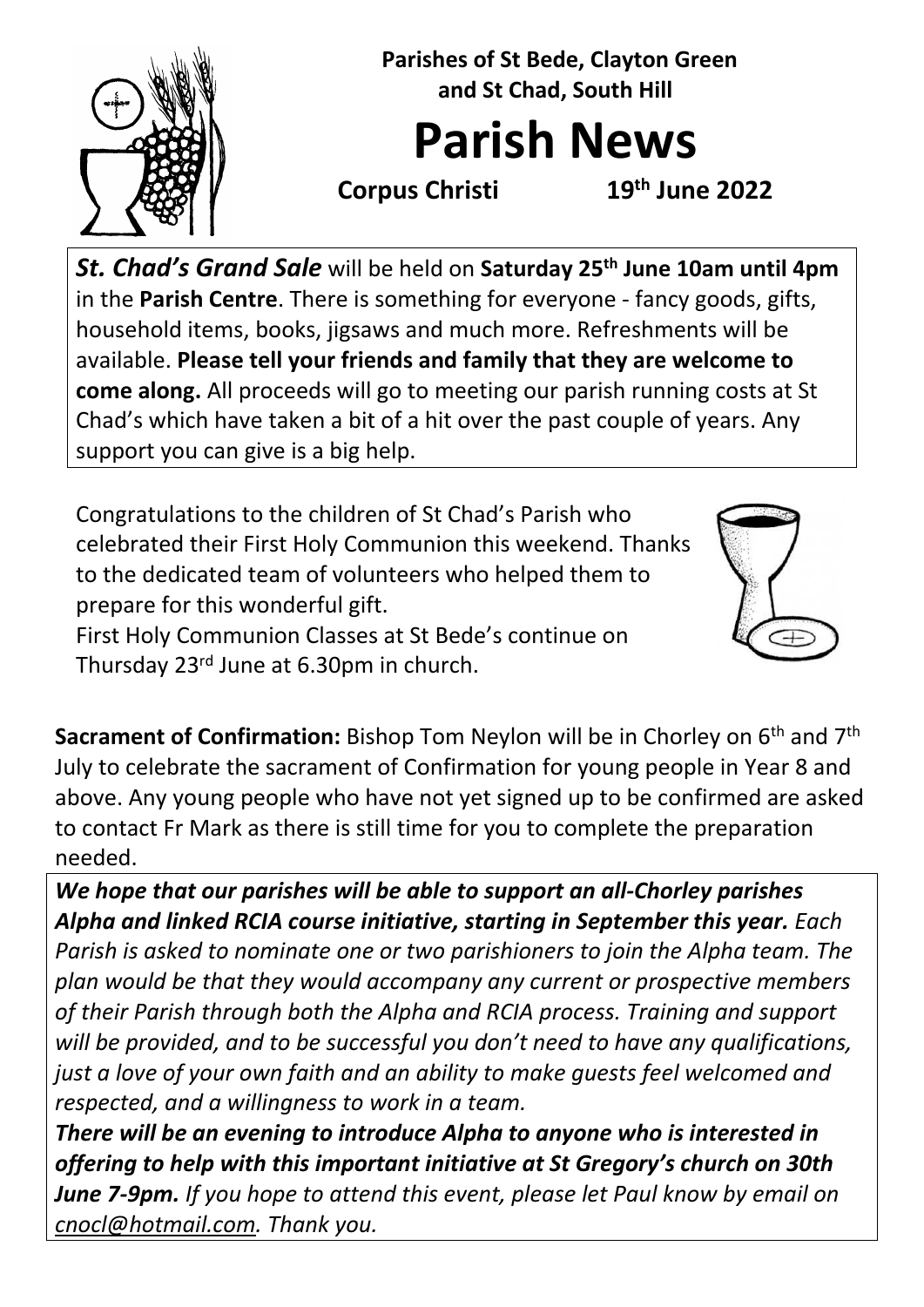### **This weekend we keep the annual Day of Prayer for Life.**

This year the Church invites people to think again about the value and worth of older persons in families and in society, and to make practical choices to build bridges between the generations. There will be a retiring collection at all Masses this weekend to support the work of the Church in promoting the value and dignity of all human life.

**Brownedge Christians Together Foodbank:** The volunteers and recipients thank you for all your support, for your food donations and monetary contributions. Your efforts help us to support 51 households every week. Due to an increase in demand, we are now



looking to recruit more volunteers. If you have an hour to spare and would like



to join our team, we are in need of bag packers, drivers and some secretarial support. Thank you. Tel: 07762905978 or Email: [foodbankbct@gmail.com](mailto:foodbankbct@gmail.com)  **Food left at the back of St Chad's goes to support Chorley Help the Homeless. Food left at the back of St Bede's goes to Brownedge Foodbank.**

#### **St Chad's Craft Group**

We meet **every Tuesday** from 1.30pm to 3.30pm in St Chad's Parish Centre. Everyone is welcome, no skills required. We are a self-help group from beginners to experienced crafters who pass on their skills.

On Thursday 23rd June at 9.30am the children of St Chad's school invite you to a Mass in thanksgiving for the life of St Chad. If the weather is nice Mass will be held in the school yard. If it looks like rain Mass will be held in the school hall which you enter from the side of the hall. Please come along if you can.

**Volunteers are needed to be part of our Little Church teams at both our churches**. Please let us know if you would like to help or if you would like more information. We hope that we will have enough volunteers so that you will only need to help once a month or so. We need some people happy to lead the prayer time and others who will be present to make sure we have the correct number of adults to help our children if they need it. A standard DBS check is needed for all parishioners who work with young people. This will be arranged through the parish. Thank you.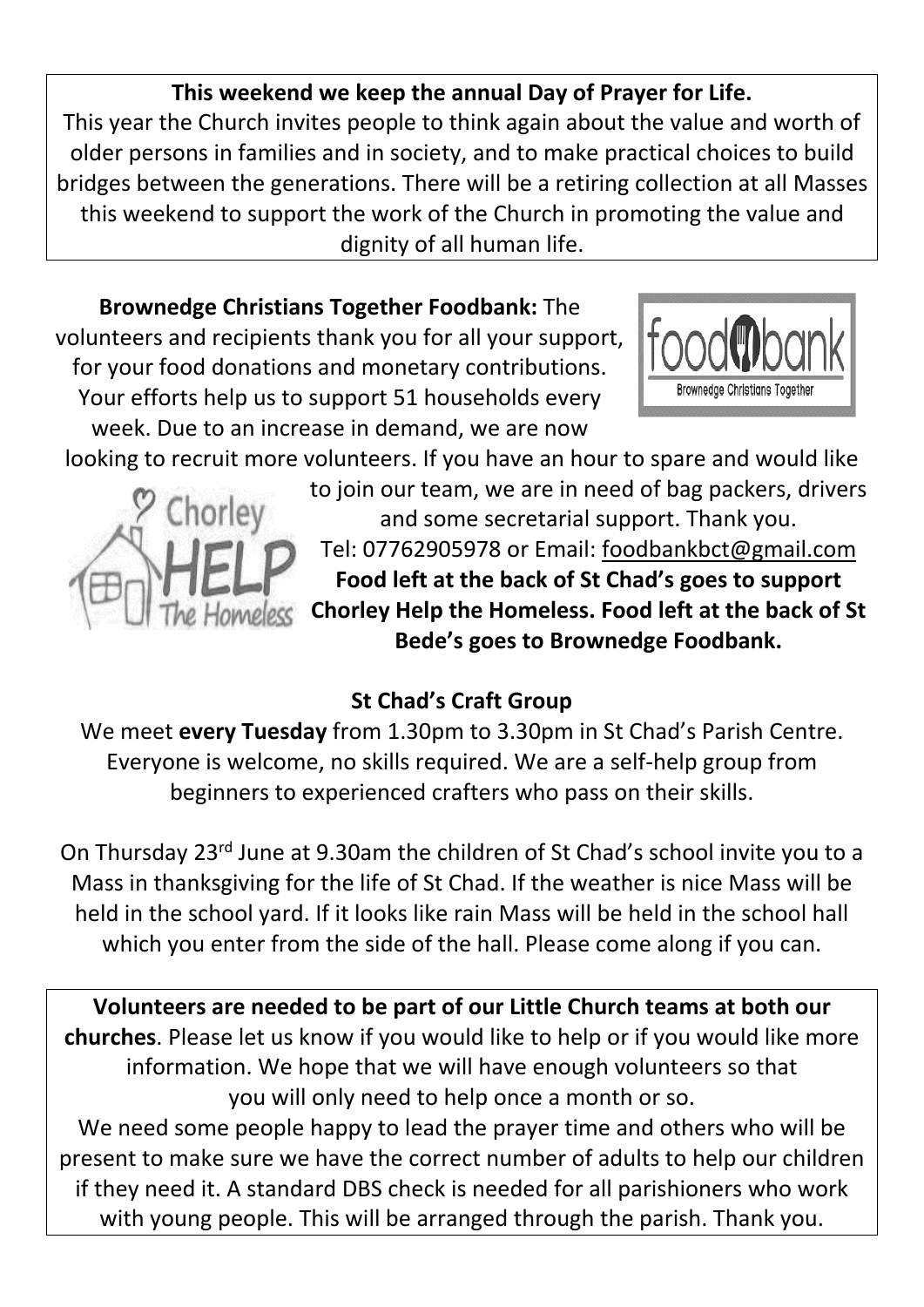**CATECHISTS' DAY: Saturday 9 July at 10:00am (for a 10:30 start) – 3pm** at St Margaret Clitherow Centre (formerly LACE), Sefton Park L17 1AA. A day of training, conversation, sharing and support on what needs to be covered in communion and reconciliation preparation, how to choose/improve your materials, and where to get them from. In addition, there should be a chance to browse through some contemporary communion preparation books and attend a workshop or two. To book please register contact Jenny at [pd@rcaol.org.uk](mailto:pd@rcaol.org.uk) (to allow for catering requirements).

**Holy Communion at Home.** If any of our parishioners are not able to attend Mass, please let us know. It may be possible to arrange for you to receive Holy Communion at home each week. Please ring Fr Mark on 01257 460154 if you would like to request Holy Communion at home.

**Gluten Free Hosts** are available at any Mass. Please let the priest know before Mass if you require a gluten free host so we can make sure enough are available.



**The Sacrament of Reconciliation** is always available in our parishes. We aren't able to use the confessionals in church yet but please let Fr Mark know and we can arrange to meet at either church for you to make your confession if you wish.

It would be great to have a few more altar servers at our weekend Masses. It is a great way to learn more about our faith and help our parish. Any children in Year 4 or older who would like to get involved are asked to speak to Fr Mark. It's great that we now have young people serving Mass at all our weekend Masses. Thank you to the young people who have already joined



our servers teams. Your help is much appreciated.

**St Chad's Church.** 237, Town Lane, Whittle-le-Woods. PR6 8AJ. **St Bede's Church.** 598, Preston Road, Clayton-le-Woods. PR6 7EB Parish Websites [www.stbedesclaytongreen.co.uk](http://www.stbedesclaytongreen.co.uk/) and [www.stchads-southhill.org](http://www.stchads-southhill.org/)

**Facebook page** Look for "Parishes of St Chad and St Bede" **E-mail:** [stbedesclaytongreen@rcaol.org.uk](mailto:stbedesclaytongreen@rcaol.org.uk) or [stchad.chorley@rcaol.org.uk](mailto:stchad.chorley@rcaol.org.uk) **St Bede's Parish Office 01772 335209**

**The office is open on Tuesday, Thursday and Friday for all enquiries.** Parish Priest: Fr. Mark Beattie. **Telephone 01257 460154** Deacon: Rev Simon Gilbertson